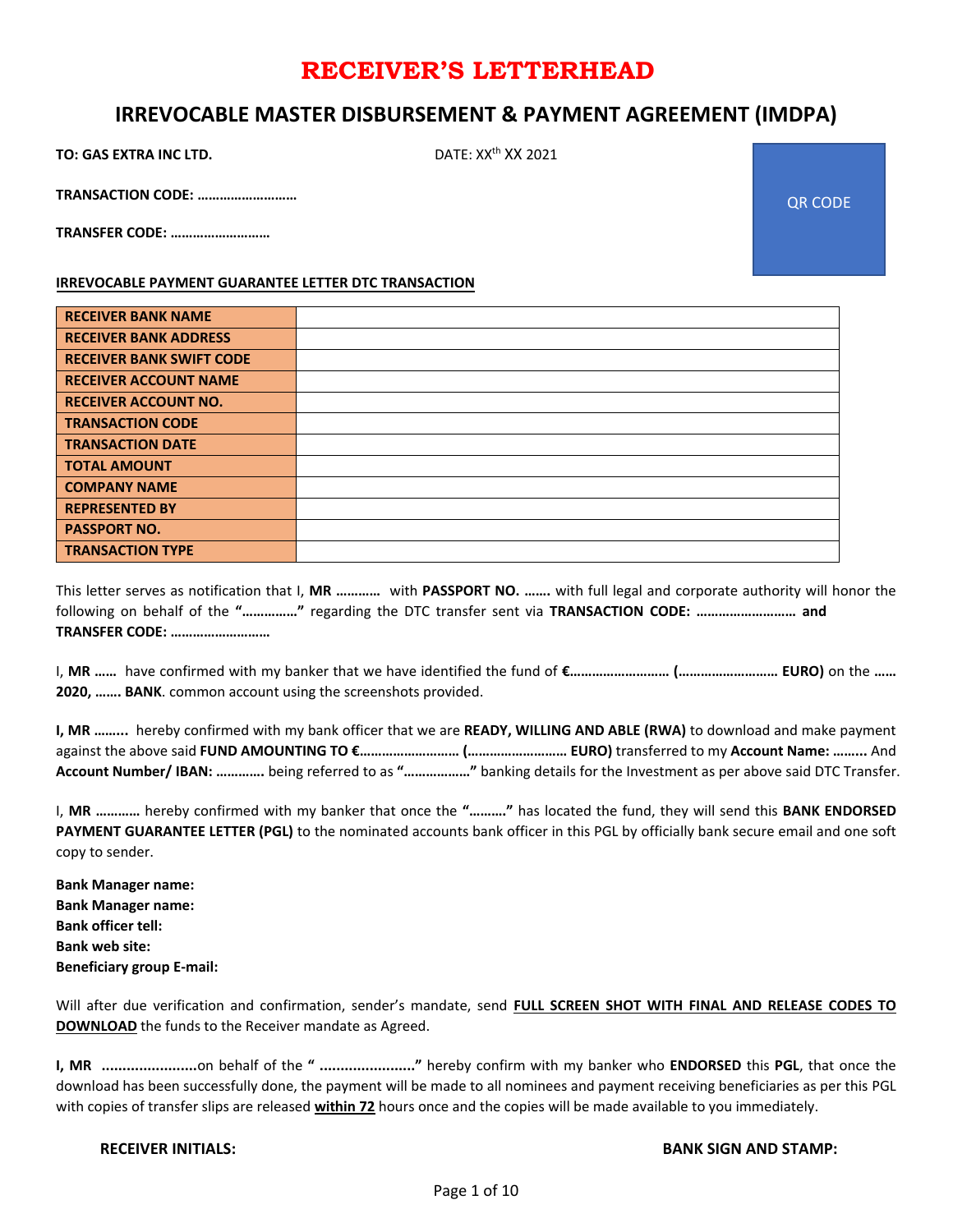**I, MR .......................**on behalf of the **"……………."** hereby confirms that we **WILL NOT REQUEST FOR MT199/MT799, NO BANK OFFICER TO BANK OFFICER COMMUNICATION OR ANY OTHER REQUEST OTHER THAN THE PROCEDURE AGREED UPON AND NO REQUEST OF ANY EXTRA DOCUMENTS ONCE THE DOWNLOAD IS BEEN DONE** by the bank officers and is good enough to execute this Payment Guarantee Letter by hand sign on blue ink to proof that it is sing and endorse genuinely.

Once funds are downloaded, I, MR ..........................on behalf of the ".............."with full corporate and financial responsibility hereby guarantee to issue payments for this PGL by sending **SWIFT MT103 DIRECT / TT WIRE TRANSFER** within **72 hours** upon the fund has been remitted into our account.

The laws applicable to the parties agreed govern the present **PGL**. The courts having jurisdiction for matters relating to the agreement shall have jurisdiction in respect of matters relating to the agreement. The present guarantee shall come into force and shall take effect upon its signature.

This **PGL** (endorsed by Receivers Bank Officer) serves as **IRREVOCABLE MASTER DISBURSEMENT & PAYMENT AGREEMENT (IMDPA)** on behalf of Receiver, **MR .......................** to the Sender, which irrevocably honors and guarantee your share of payment being as per Irrevocable Master fee protection Agreement, which is part of this **PGL**, hereby of the total investment as per the instruction made in this PGL in against of the above Investment in our company. All transfer instructions shall state: "funds are clean and clear, of non criminal origin and are payable in cash immediately upon receipt by beneficiary's bank, same day value." We do hereby irrevocably guarantee with full corporate responsibility and authority and, under penalty of applicable perjury laws of We take full guarantee for the payout within 72 Hours immediately after the above-mentioned amount will be credited in our account.

**COMPANY: ……………... REPRESENTED BY: MR ....................... TITLE: DIRECTOR/CEO PASSPORT №.: …………... ISSUE DATE: ………. EXPIRY DATE: …………... COUNTRY OF ISSUE: ……………**

**I, MR .......................hereby swear and sign under penalty of perjury, that the information provided in this PGL is accurate and true. I made this affirmation this May XX, 2020.**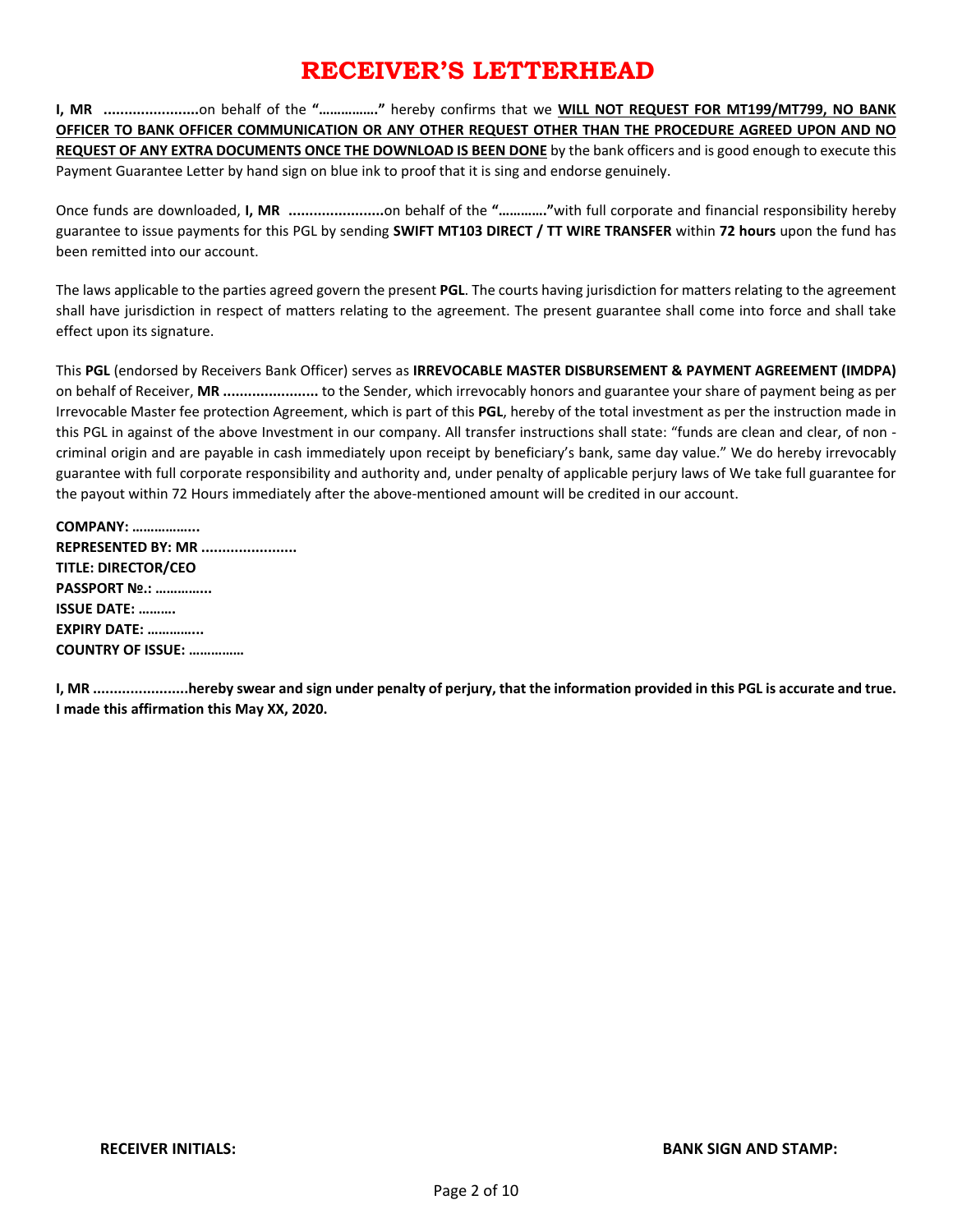#### **IRREVOCABLE MASTER DISBURSEMENT & PAYMENT AGREEMENT (IMDPA)**

I, the undersigned **DIRECTOR /CEO, MR .......................**(hereinafter referred to as the **"Sender"** of the present monetary resources) acting with full legal and corporate responsibility, hereby irrevocably and unconditionally, without protest or notification, without prejudice, recourse, or delay guarantee to pay the project funding sums entitled to each Project Developer's below nominated Master Paymasters accounts listed on this document, via sending **SWIFT MT103 DIRECT / TT WIRE TRANSFER**, at the time of each and every tranche of the transaction settlement with INVESTOR, meaning simultaneously upon clearance of funds and receipt of credit to our account. This IMDPA is our irrevocable pay order to the project developers, is and shall remain an integrate part of the referenced this PGL between Receiver and INVESTOR.

This IMDPA shall remain in effect until this transaction, including any renewals, extensions and additions are fully completed.

ARBITRATION: All disputes and questions whatsoever which arises between the Investor, Receiver and/or Beneficiaries/Project Developers to this Agreement and touching on this IMDPA on the construction or application thereof or any account cost, liability to be made hereunder or as to any act or way relating to this Agreement, shall be settled by the arbitration in accordance with the arbitration laws of the ICC.

This IMDPA contains the entire agreement and understanding concerning the subject matter hereof and supersedes and replaces all prior negotiations and proposed agreements, written or oral. Neither of the Parties may alter, amend, nor modify this IMDPA, except by an instrument in writing signed by both Parties and recipients of funds. This IMDPA will be governed by and construed in accordance with the laws of United Kingdom. If either Party and/or Recipient(s) of funds shall be required to bring any legal actions against the Pay or in order to enforce any of the terms of this IMDPA the prevailing party shall be entitled to recover reasonably attorney fees and costs.

This IMDPA, if transmitted by facsimile or electronic mail, shall be considered an original, legally enforceable document. Generally recognized International Standards of Non-Circumvention & Non-disclosure (NC/ND) are applicable for a period of Five (5) Years from the date of this document or the last date of this PGL, including any renewals, extensions and additions that are fully completed / signed /sealed and we agree to respect those.

We hereby declare that we are fully aware that the information received from you is in direct response to our request and is not in any way considered or intended to be a solicitation of funds of any sort, or any type of offering, and is intended for our general knowledge only. We hereby affirm, under penalty of perjury, that we have requested information from you and your organization by our choice and free will, and further that you have not solicited us in any way. And, project developers and master paymasters are NOT Advisors of any Kind.

Parties to this IMDPA are independent agreed and all contemplated payments and/or disbursements hereunder are divided interests. Nothing in this IMDPA construes or creates a partnership or employer/employee relationship between or among the Pay or and recipient(s) of funds here to. All taxes, federal, State, or other is the independent responsibility of each of the recipient party hereto.

The above stated codes and any other identification codes shall remain the same and shall not be changed until this transaction including any renewals, extensions and additions are fully completed and we agree to respect those.

THIS IRREVOCABLE PAY ORDER / IMDPA WILL COME INTO EFFECT WITHIN 24 (TWENTY-FOUR) HOURS AFTER BOTH PARTIES HAVE EXECUTED THE AGREEMENT AND ONLY AFTER THE INVESTOR'S BANK HAVE MADE THE RELATED TRANSFER OF INVESTMENT FUNDS TO RECEIVER'S/PAYOR'S BANK COMMON ACCOUNT. ALL SWIFT MT103/202 WIRE TRANSFERS TO BE MADE HEREUNDER WILL BE MADE IN EURO CURRENCY AND SHALL HAVE A SPECIAL MESSAGE ATTACHED TO IT AND READ: "URGENT, THE SAME DAY VALUE AND CREDIT", AS PER THE AGREED TERMS AND CONDITIONS IN THIS AGREEMENT AND IMDPA, WHICH BANKING COORDINATES ARE AS FOLLOWS:

FOLLOWING BANK COORDINATES ARE THE DETAILS OF PAYMENTS / SWIFT COPIES TO BE MADE WITH BELOW DETAILS:

#### **RECEIVER INITIALS: BANK SIGN AND STAMP:**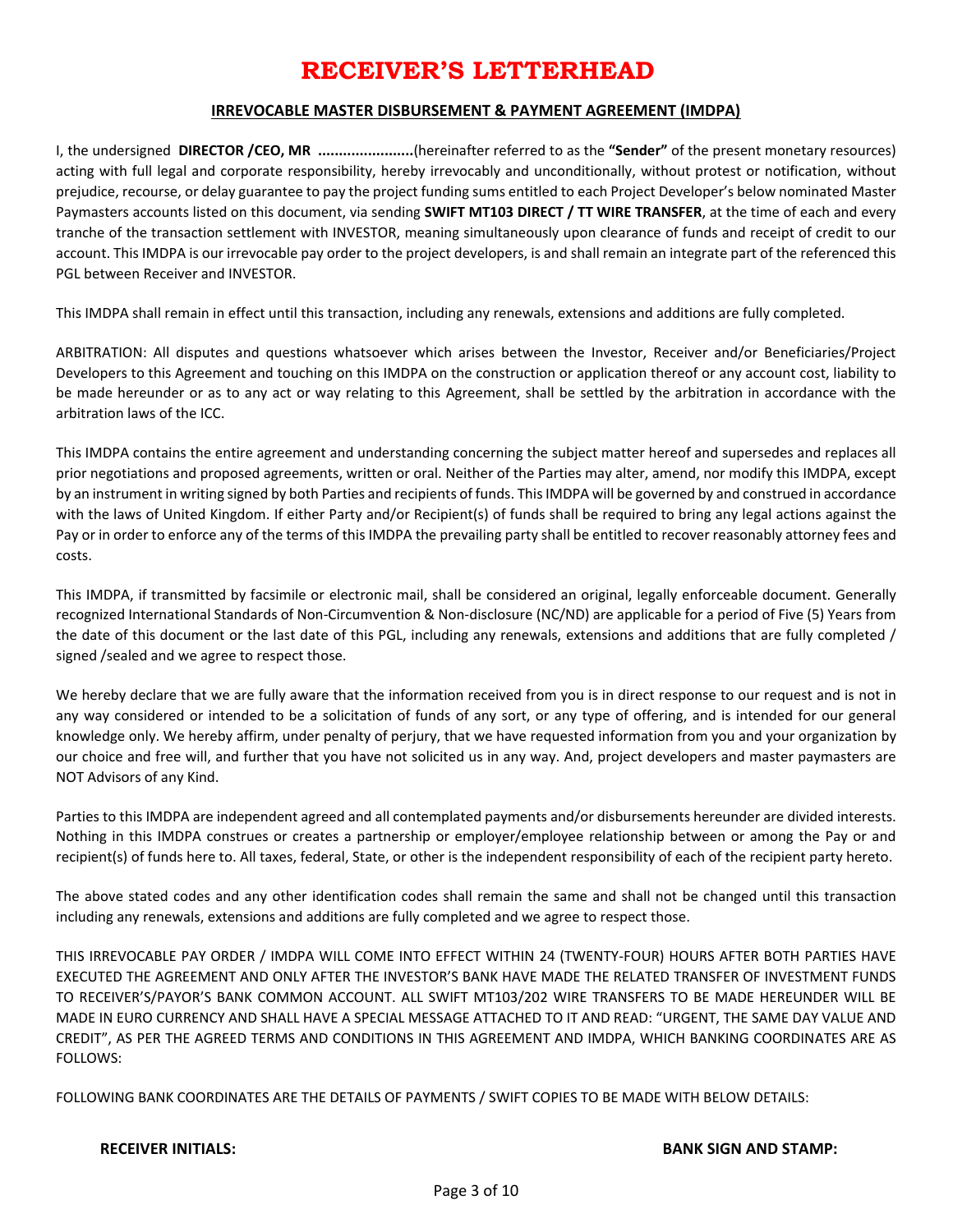NOTE: BENEFICIARY CAN CHANGE ANY TIME HIS PROVIDED BANK ACCOUNT ON THIS PGL BY INFORMING THE RECEIVER PRIOR TO PAYMENT.

#### **PROJECT-1**

RESERVE INVESTMENT TO RECEIVE TO **XX% (XX Percent) amounting to €……………………… (……………………… EURO)** OF PER TRANCHE OF FACE VALUE-WITH ROLLS AND EXTENSIONS BANK CO-ORDINATES WHERE OF PAYMENT TO BE FORWARD TO: CLOSED -



**I, MR .......................,** representatives, agents and assigns in all countries of the world, and is non-separable/integral part of the above referenced **Transaction Code No.: ………………………** This IMDPA shall be lodged into both transaction banks together with this PGL, and a copy of it will be forwarded to each coordinating Master Paymaster by e-mail.

**I, MR .......................,** FURTHER DECLARES THAT "FUNDS ARE GOOD, CLEAN, CLEARED AND OF NON-CRIMINAL ORIGIN, ARE LIEN FREE AND UNENCUMBERED, HAS BEEN EARNED FROM SERVICES RENDERED AND FOR FREE INVESTMENT PURPOSES, ARE PAYABLE IN CASH AND IN FULL AMOUNT.

#### **I AGREE TO THE PRESENT IRREVOCABLE MASTER DISBURSEMENT & PAYMENT AGREEMENT (IMDPA) IN ITS ENTIRETY.**

This IMDPA, once executed by both Parties, will become effective as of the date first written above. And official notice(s) exchanged by the parties hereto, shall be sent to the first mentioned address(s) and/or e-mail addresses provided herein or as may be attached by addenda hereto. A facsimile or electronically transmitted copy of duly signed Agreement and IMDPA by both Parties shall be deemed original.

**COMPANY: ....................... REPRESENTED BY: MR ....................... TITLE: DIRECTOR/CEO PASSPORT №.: C4VM4ZW47**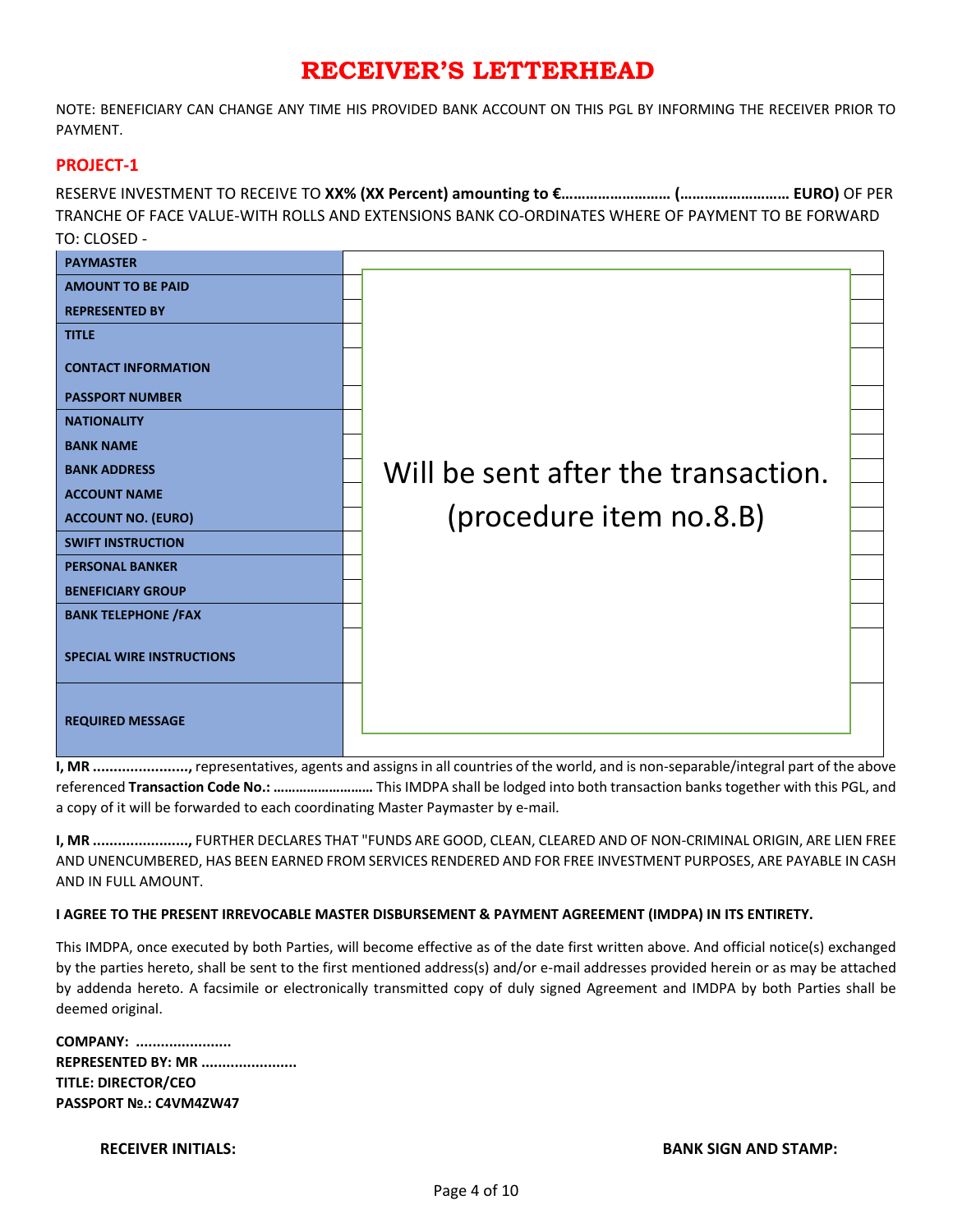**ISSUE DATE: 03.01.2019 EXPIRY DATE: 02.01.2029 COUNTRY OF ISSUE: XXXXX**

**I, MR .......................hereby swear and sign under penalty of perjury, that the information provided in this PGL is accurate and true. I made this affirmation this XX, MAY, 2020**

**TRANSACTION CODE: ……………………… BANK OFFICER 1 \*\*ENDORSEMENT & CONFIRMATION BY XXXXXXX XXXXXXXXXXXXXX \*\*SIGNATURE AND STAMP OF XXXXXXXXXXXXXXXXXX \*\*WET BLUE INK SIGN AND ACTUAL STAMP WITH OFFICERS PIN \*\*NAME OF BANK SENIOR OFFICER: \*\*TITLE: \*\*PIN: \*\*BANK OFFICER PHONE NUMBER: \*\*BANK OFFICER EMAIL: \*\*DATE: TRANSACTION CODE: ……………………… BANK OFFICER 2 \*\*ENDORSEMENT & CONFIRMATION BY XXXXXXX XXXXXXXXXXXXXX \*\*SIGNATURE AND STAMP OF XXXXXXXXXXXXXXXXXX \*\*WET BLUE INK SIGN AND ACTUAL STAMP WITH OFFICERS PIN \*\*NAME OF BANK SENIOR OFFICER: \*\*TITLE: \*\*PIN: \*\*BANK OFFICER PHONE NUMBER: \*\*BANK OFFICER EMAIL: \*\*DATE: TRANSACTION CODE: ………………………**

**In accordance with Articles 2 (two) through to 5 (five) of the Due Diligence Convention and the Federal Banking Commission Circular of December 1998, concerning the prevention of money laundering, and Article 305 of the Swiss Criminal Code, all the above said information may be supplied to banks and/or other financial institutions for the purpose of verification of identity and activities of the Principal, and the nature and origin of the funds that are to be utilized. All parties have an obligation for professional discretion and to take all appropriate precautions to protect the confidentiality of the information each holds in respect of the others' activities. This legal obligation shall always remain in full force and effect. The funds are in full compliance with the anti-money laundering policies set forth by the Financial Action Task Force (FATF) 6/01.**

**COMPANY: ....................... REPRESENTED BY: MR ....................... TITLE: DIRECTOR/CEO PASSPORT №.: …... ISSUE DATE: ………………... EXPIRY DATE: ……………. COUNTRY OF ISSUE: ………….**

**I, MR ......................., hereby swear and sign under penalty of perjury, that the information provided in this PGL is accurate and true. I made this affirmation this XX, MAY, 2020 SIGNED ON THIS \_\_, \_\_\_, 2020**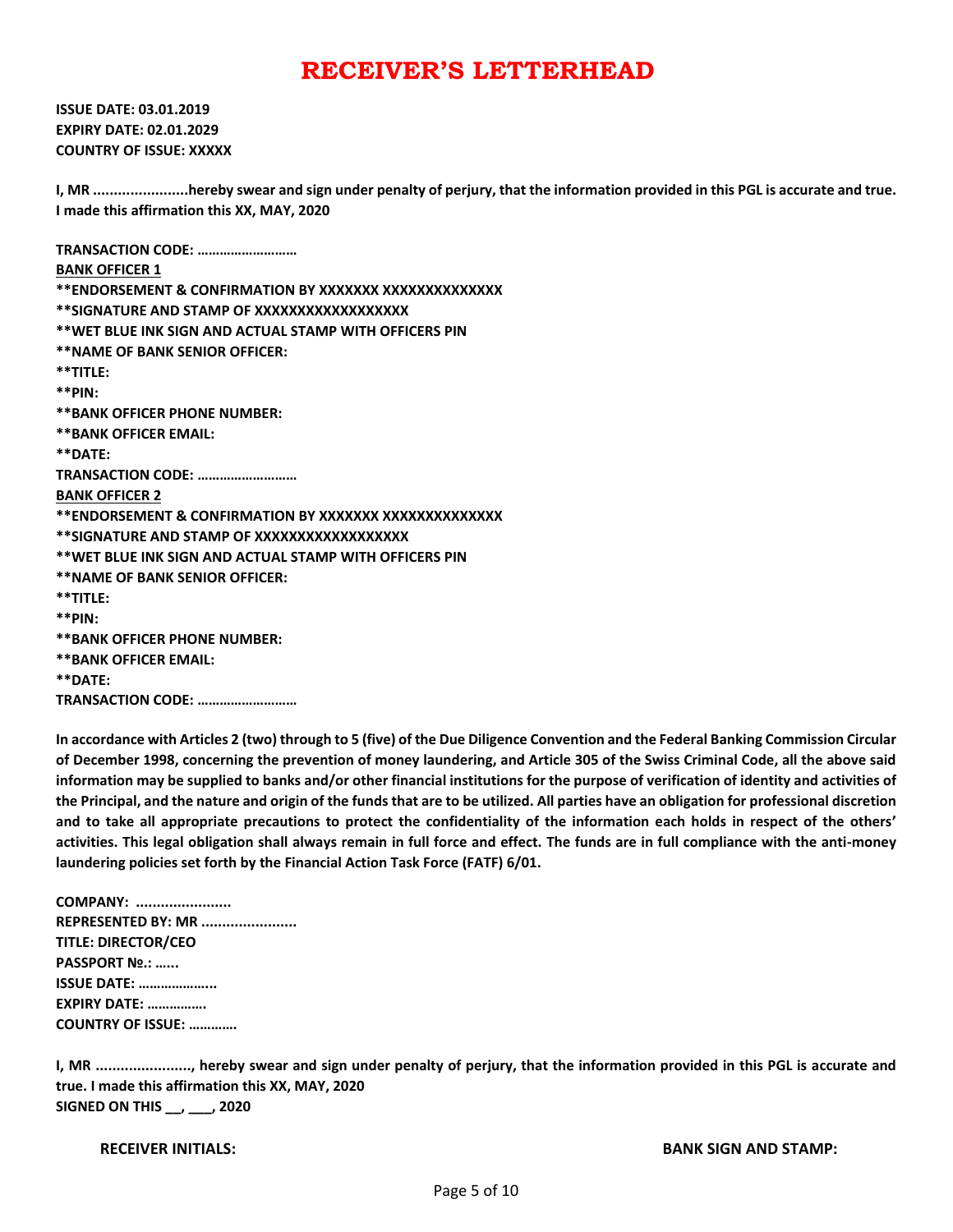**I AGREE TO THE PRESENT IRREVOCABLE MASTER DISBURSEMENT & PAYMENT AGREEMENT (IMDPA) IN ITS ENTIRETY.**

**This IMDPA, once executed by both Parties will be effective as of the date first written above and any official notice(s) exchanged by the parties hereto, shall be sent to the first mentioned address(s) and/or mail address provided here in or as may be attached by addend hereto. Facsimile or electronically transmitted copy of duly signed Agreement and IMDPA by both Parties shall be deemed original.**

#### **SIGNATURES OF THE PARTIES**

**As free expression of my will, I hereby affix below my signature on this document. A facsimile and/or e-mail copy of this document, and any other related documents, shall be all deemed equally valid as the original of this document.**

#### **AGREED AND ACCEPTED FOR AND ON BEHALF OF PARTY-A AND PARTY-B:**

| FOR AND BEHALF OF THE PARTY A / INVESTOR | FOR AND BEHALF OF THE PARTY B / PARTNER |
|------------------------------------------|-----------------------------------------|
| <b>DEBIT TRADING LTD.</b>                |                                         |
|                                          |                                         |
| REPRESENTED BY: Mrs. MARINA SHIN         | <b>REPRESENTED BY:</b><br><b>MR</b>     |
| PASSPORT NUMBER:                         | <b>PASSPORT NUMBER:</b>                 |
| DATE OF ISSUE:                           | DATE OF ISSUE:                          |
| DATE OF EXPIRY:                          | DATE OF EXPIRY:                         |
| COUNTRY OF ISSUE:                        | COUNTRY OF ISSUE:                       |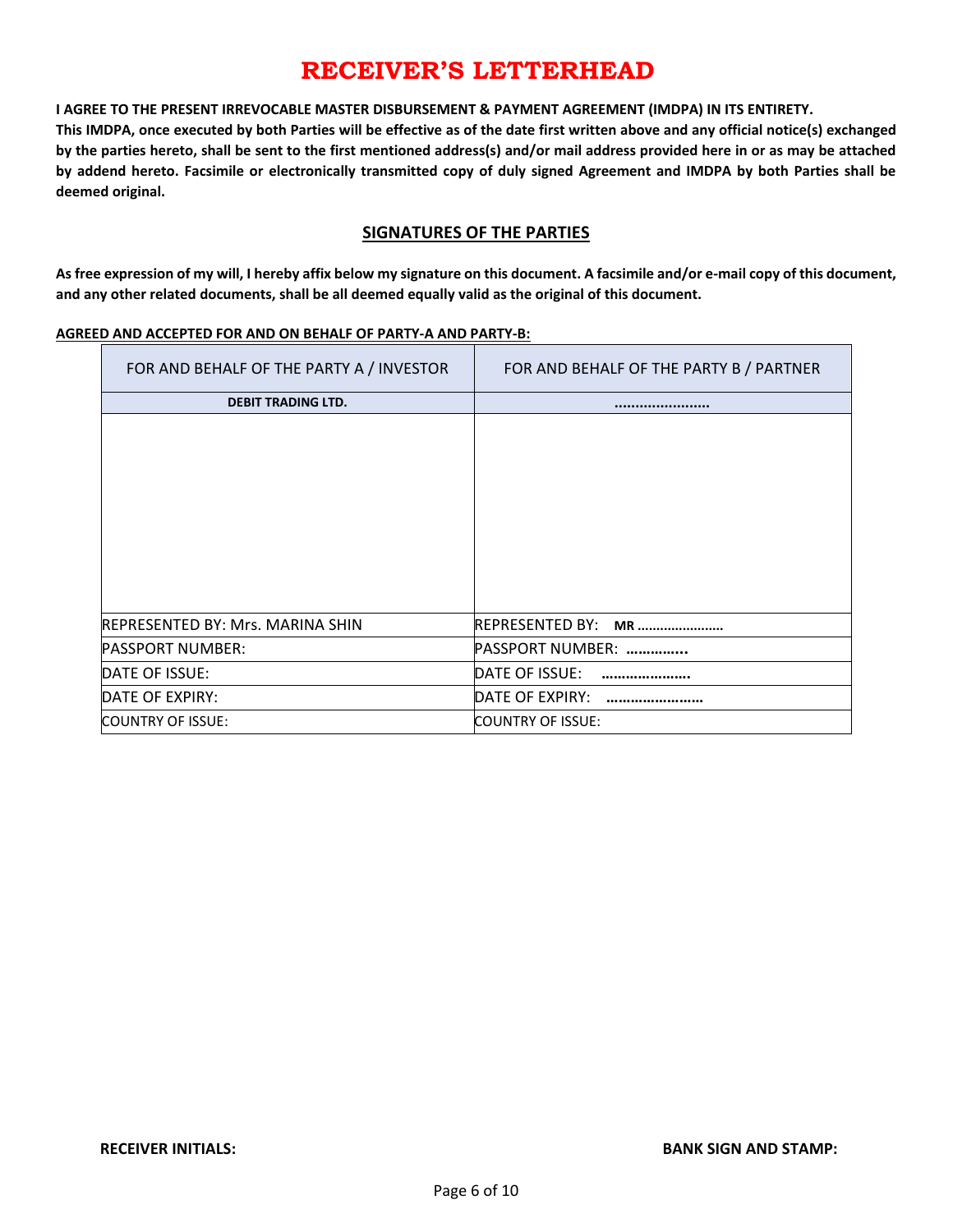# **THIS PAGE INTENTIONALLY LEFT BLANK**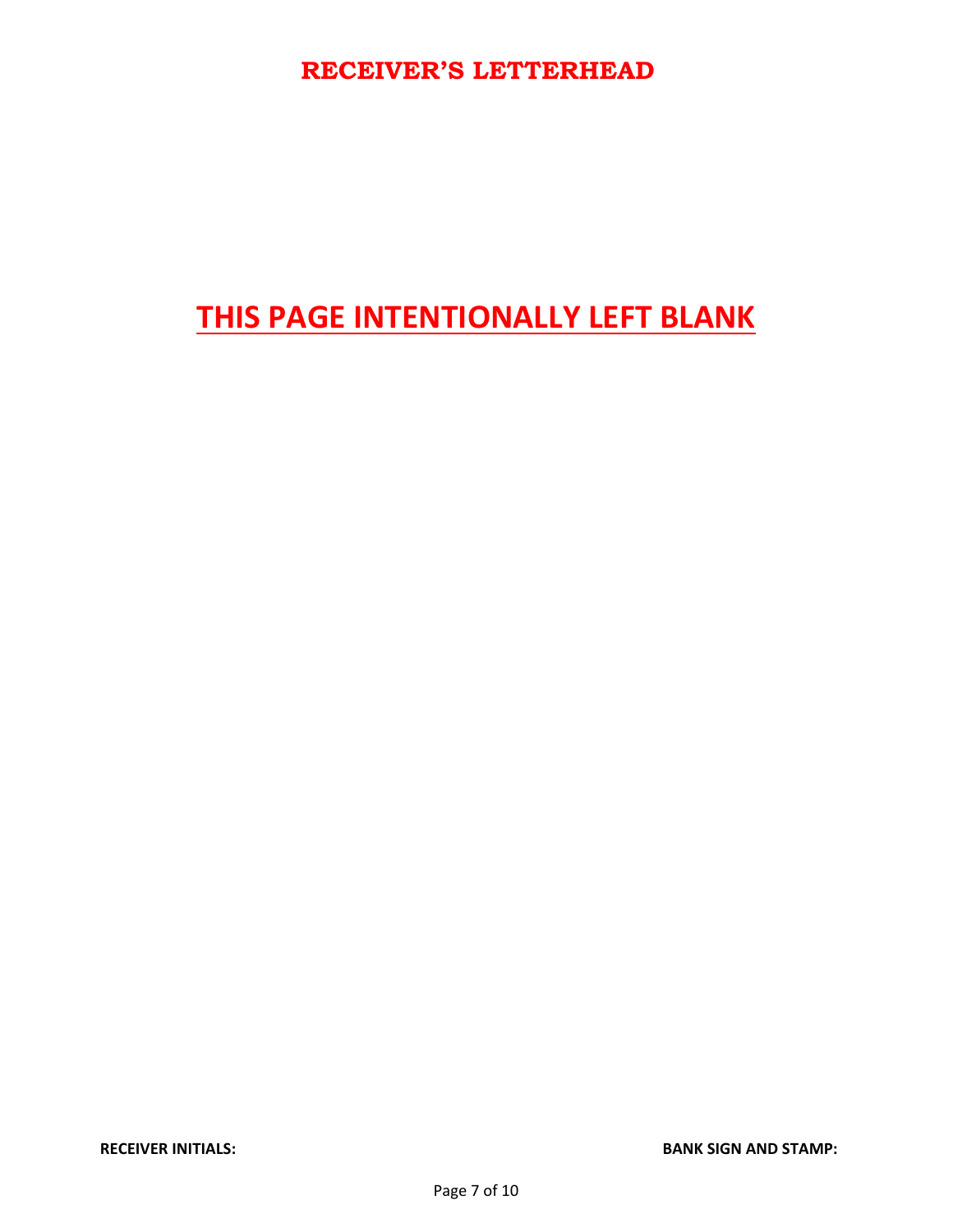#### **PASSPORT COPY OF PAYOR**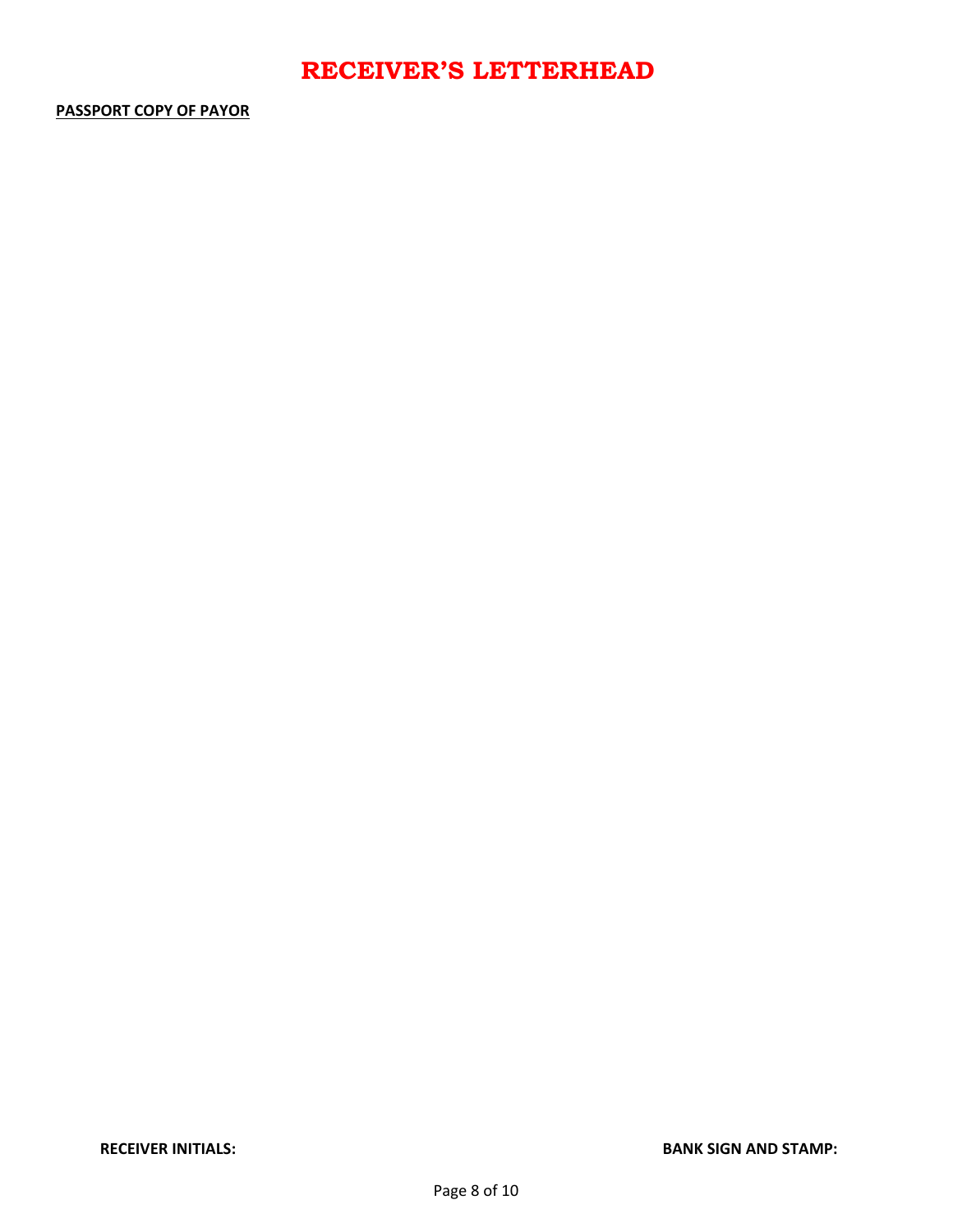**CERTIFICTE OF INCORPORATION OF PAYOR**